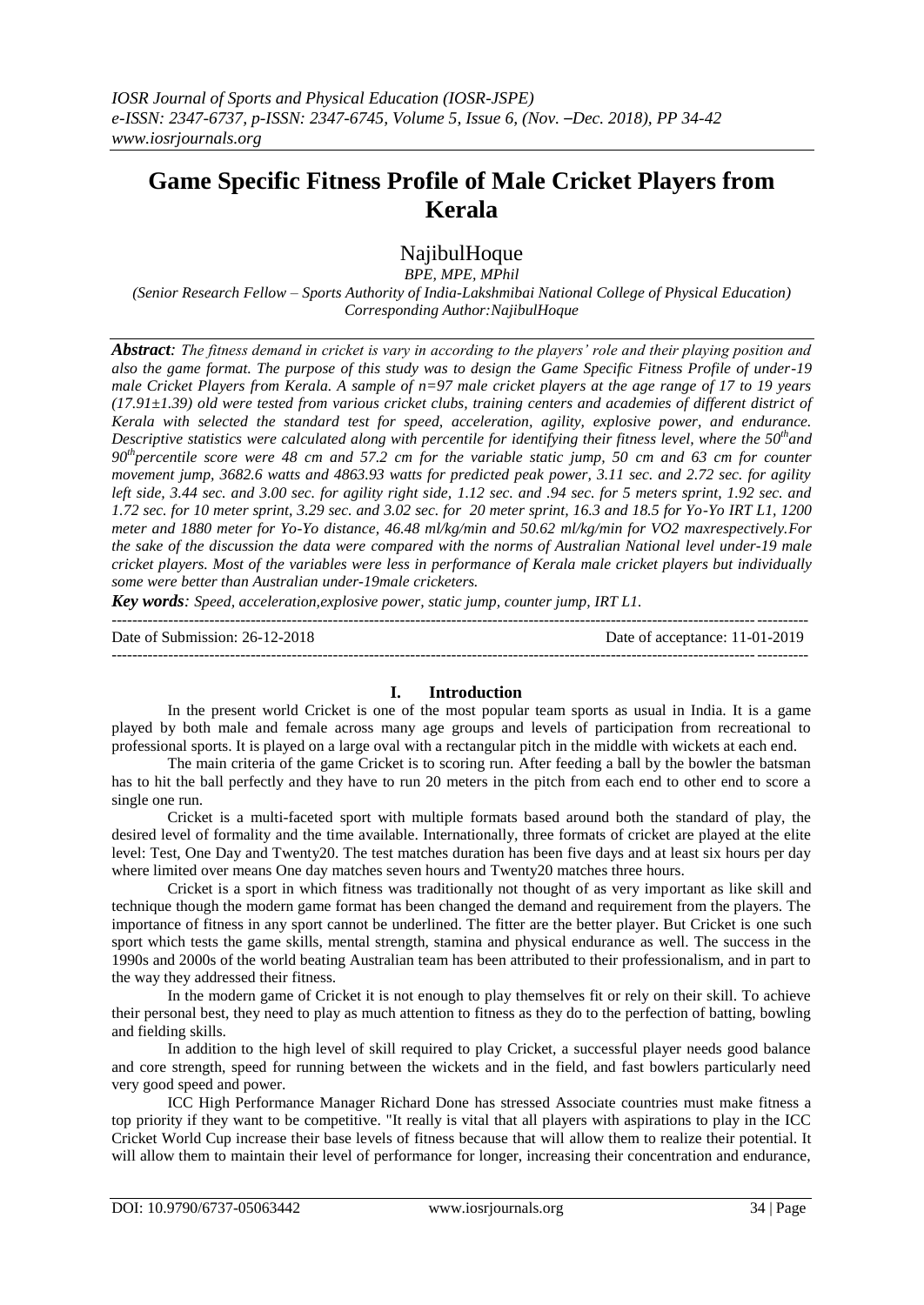and that is something each player will have to do if they want to do themselves justice on the world's biggest cricketing stage" (Brian Murgatroyd, 2005, Nov. 17).

With modern cricket, players can be expected to tour for up to eleven months of the year, therefore physical fitness is increasingly important. Perhaps the earliest attempt to study and analyze the physiological demands of Test cricket was made by Fletcher (1955). Collecting his data during the Ashes series of 1953 in England, he attempted to predict the average energy expenditure of the international cricketers involved in the series. He calculated that if all the activity that occurred during the five Tests of the 1953 Ashes was divided equally among the 22 players on both sides, the mean daily physical activity for each player would have been the following result as the mean rate of energy expenditure worked out at 86.4 kal  $/m<sup>2</sup>$ , this would translate into an energy expenditure approximately 650 kJ per hour.

More recent research has indicated that cricketers generally rely on aerobic energy supply and that the rates of energy expenditure of cricket are relatively low, with the exception of fast bowlers during a bowling spell (Fletcher, 1955; Johnstone& Ford, 2010). This generalisation is supported by the findings of time-motion analyses (Petersen et al., 2010; Petersen, Pyne, et al., 2009).

One Day and Twenty20 cricket required 50 to 100% more sprinting per hour than multi-day matches. However, multi-day cricket's longer duration resulted in 16–130% more sprinting per day. In summary, the shorter formats (Twenty20 and One Day) are more intensive per unit of time, but multi-day cricket has a greater overall physical load (Carl J. Petersen et al., 2010).

The game specific fitness testing of cricketer was conducted to provide evidence-based advice for coaches, players, and scientists. The credibility and value of the results of physiological testing depends largely on the confidence in the underlying data. A systematic approach to collection, analysis, and reporting of testing results is needed. It is often said that the value of a scientific enterprise, in this case the physiological testing of athletes, is only as good as the underlying data. Effective analysis of data involves much more than applying the appropriate statistical test. Various analytical approaches had evolved for analyzing data collected from the physical and physiological monitoring of cricket players. Results of physical and physiological testing were captured by manual method.

### **II. Methodology**

**Participants:** For the purpose of the study the sample size was n=97 male cricket players from the various clubs, training centers and academies of the districts Thiruvananthapuram, Kollam, Pattanamthitta, Alappuzha, Kottayam and Ernakulam Kerala of India. The subjects' age group was under-19 years, with the range of 17 years to 19 years; the mean age was  $17.91 \pm 1.39$  years.

| <b>Parameters</b>         | <b>Test Items</b>         |                                                           |  |  |  |
|---------------------------|---------------------------|-----------------------------------------------------------|--|--|--|
|                           | 5 meter                   |                                                           |  |  |  |
| <b>Speed</b>              | 10 meter                  | 20 Meter Sprint                                           |  |  |  |
|                           | 20 meter                  |                                                           |  |  |  |
|                           | Static Jump               |                                                           |  |  |  |
|                           | Predicted Anaerobic Power |                                                           |  |  |  |
| <b>Explosive Strength</b> | Counter Jump              | <b>Vertical Jump</b>                                      |  |  |  |
|                           | Predicted Peak Power      |                                                           |  |  |  |
| Agility                   | Agility Left Side         |                                                           |  |  |  |
|                           | Agility Right Side        | 5-0-5 Agility (zigzag)                                    |  |  |  |
|                           | YO-YO IRT Level           |                                                           |  |  |  |
| Endurance                 | YO-YO IRT distance        | <b>YO-YO Intermittent</b><br><b>Recovery Test Level-1</b> |  |  |  |
|                           | Predicted VO2 Max         |                                                           |  |  |  |

**Parameters:** Mainly four physical fitness parameters were selected for the study such as- i)

Sprinting Speed which is very common action for the cricketers specially for the fielder at the time of chasing the moving ball towards to boundary to stop and throw back also for the fast bowler at the time of bowling in the fast speed and for the batsman to quick single, double or triple run, ii) Jumping Explosive Strength is another common action for the cricketers to jump and catch the ball specially for the wicketkeeper, short fielder and some time the boundary fielder, iii) Agility for the quick movement specially for the wicketkeeper, short fielders and the batsman, iv)  $VO<sub>2</sub>$  max or the aerobic performance (endurance) is one of the important fitness parameter for cricketers as it is an interval long duration game. To measure the above parameters selected four standard tests were conducted.

**Procedure:** The data were collected on the base of selected standard test for cricket specific physical fitness on under-19 male cricket players from various clubs and academies from the various districts of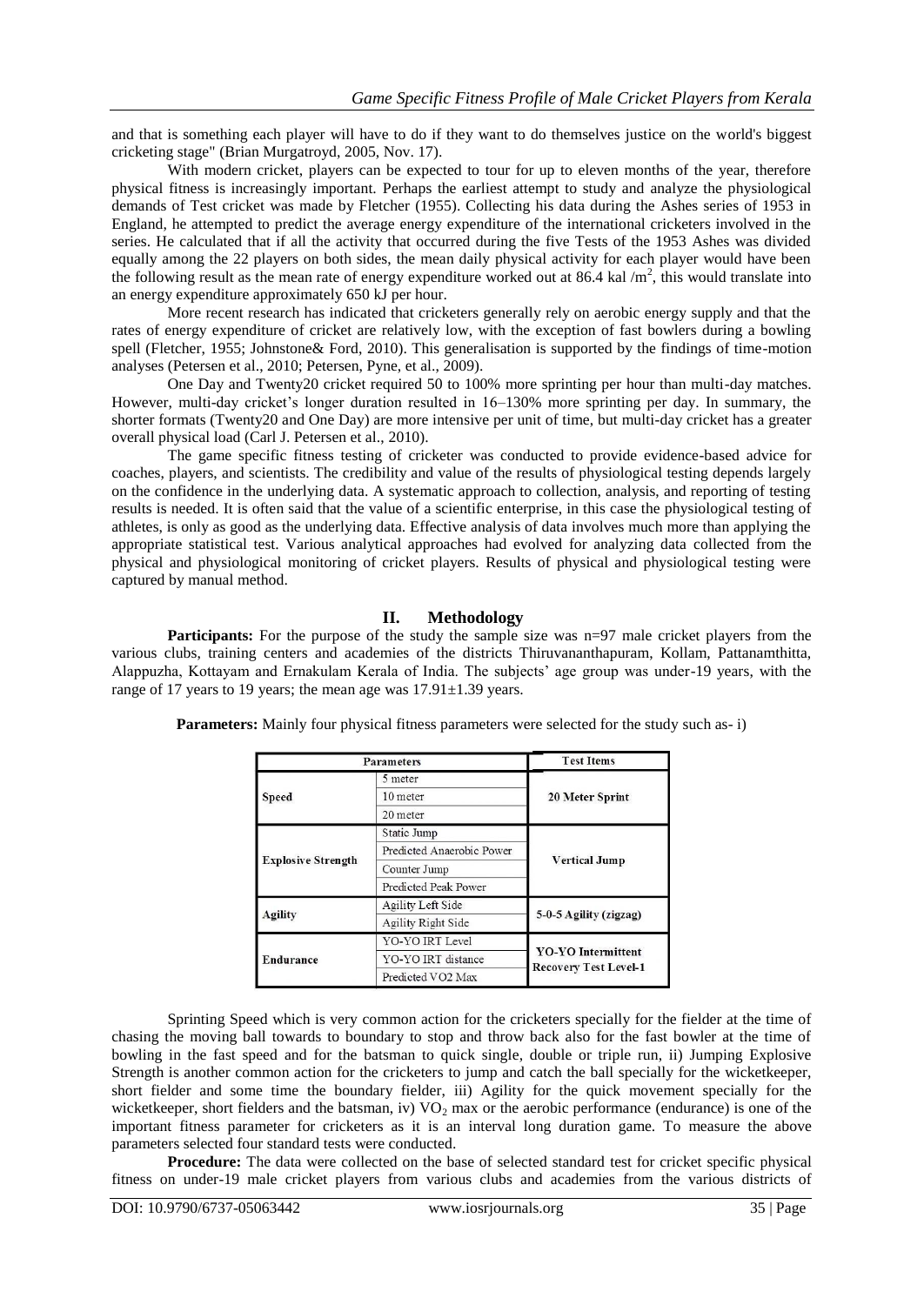Kerala.Same tools and instruments were used for conducting the testing programme for all the subjects in their respective practice or training center.

In the 24 hours before the physical fitness assessment, participants were instructed to keep hydrated and avoid strenuous exercise and excessive caffeine ingestion. Participants were completed a standardized warm-up before each session of assessment programme.

Conversely, lower-body strength and power was obtained using vertical jump testing. Bourdon et al. (2000) recommended a series of tests for profiling the physical fitness of elite cricketers, where the lower body tests included vertical double leg jump. Participants performed 2 forms of assessment: countermovement jump (CMJ) and static jump (SJ). From these tests, measures of jumping distance were calculated from jumping height (cm), subtracted by standing reach height.Predicted Anaerobic Power was calculated from jumping distanceby using Sayers equation.

To assess the quickness and co-ordination ability 5-0-5 zigzag test was conducted where the participants started the test from the 0 (zero) point towards right in zigzag direction and then towards left to the finishing line.

For cricket players, the sprint test was conducted over 20m, with intermediate distances of 5 and 10m, to measure the reaction, acceleration and speed ability, two trials were given with 10 minutes interval.

Predominantly cricket is an anaerobic sports where ATP-PC system almost 80% and anaerobic glycolysis 20%. Though the energy system is an anaerobic most of the time in the game cricket for the players but as it is a long duration game aerobic capacity also an important factor for the best physical fitness performance of the cricketers and for that YO-YO Intermittent Level-1 (CD version) test was completed. Participants were required to run each 20-m straight and back to the starting point according to the beep sound, there were 10 seconds of interval (recovery) after each shuttle complete. If the participant was not able to reach at the end before the beep sound he has first warning and if was occur again he was out of the test. Predicted VO<sub>2</sub> max was calculated from the distance completed according to the level and shuttles.

**RESULT: Table-1***Means, median, mode, standard deviations and percentage values of under-19 male cricket players on their selected cricket specific physical fitness variables:*

|                 |    | <b>STATIC JUMP</b> | <b>COUNTER JUMP</b> | PAP      | <b>AGILITY LEFT</b> | AGILITY RIGHT | <b>SMSPRINT</b> | 10 M SPRINT | 20 M SPRINT | <b>YO-YO LEVEL</b> | <b>YO-YO DISTANCE</b> | VO <sub>2</sub> MAX |
|-----------------|----|--------------------|---------------------|----------|---------------------|---------------|-----------------|-------------|-------------|--------------------|-----------------------|---------------------|
|                 |    | cm                 | Cm                  | watt     | sec                 | <b>Sec</b>    | sec             | sec         | sec         | <b>Sec</b>         | Meter                 | ml/kg/min           |
| Mean            |    | 46.16              | 49.86               | 3515.05  | 3.2                 | 3.53          | 1.15            | 2.12        | 3.29        | 16.45              | 1259.8                | 46.98               |
| Median          |    | 48                 | 50                  | 3682.6   | 3.11                | 3.44          | 1.12            | 1.92        | 3.29        | 16.3               | 1200                  | 46.48               |
| SD              |    | 8.32               | 8.62                | 686.61   | 0.33                | 0.37          | 0.14            | 1.52        | 0.21        | 1.07               | 341.53                | 2.86                |
| Mode            |    | 52                 | 54                  | 3605.6   | 2.81                | 3.39          | 1.12            | 1.88        | 3.32        | 16.1               | 1120                  | 45.81               |
| <b>Skewness</b> |    | $-0.39$            | $-0.50$             | $-0.038$ | 0.44                | 0.43          | 1.38            | 9.51        | 1.64        | 0.505              | 0.512                 | 0.512               |
|                 | 5  | 32.9               | 35                  | 2450.49  | 3.82                | 4.22          | 1.47            | 2.42        | 3.71        | 14.8               | 760                   | 42.78               |
|                 | 10 | 36                 | 37                  | 2770.28  | 3.69                | 4.08          | 1.32            | 2.24        | 3.55        | 15.18              | 840                   | 43.45               |
|                 | 15 | 37                 | 41.4                | 2860.78  | 3.59                | 3.97          | 1.24            | 2.16        | 3.44        | 15.3               | 880                   | 43.79               |
|                 | 20 | 38.6               | 43                  | 2990.08  | 3.53                | 3.91          | 1.23            | 2.13        | 3.4         | 15.5               | 960                   | 44.46               |
| Percentiles     | 25 | 40                 | 44                  | 3101.4   | 3.45                | 3.81          | 1.21            | 2.1         | 3.37        | 15.6               | 1000                  | 44.8                |
|                 | 30 | 41                 | 45                  | 3241.94  | 3.35                | 3.7           | 1.19            | 2.01        | 3.35        | 15.7               | 1040                  | 45.13               |
|                 | 35 | 43                 | 46.3                | 3352.47  | 3.29                | 3.63          | 1.15            | 1.98        | 3.33        | 15.8               | 1080                  | 45.47               |
|                 | 40 | 43.2               | 48.2                | 3519.34  | 3.22                | 3.56          | 1.13            | 1.97        | 3.32        | 16.1               | 1120                  | 45.8                |
|                 | 45 | 45                 | 49                  | 3605.6   | 3.16                | 3.49          | 1.12            | 1.92        | 3.29        | 16.21              | 1160                  | 46.14               |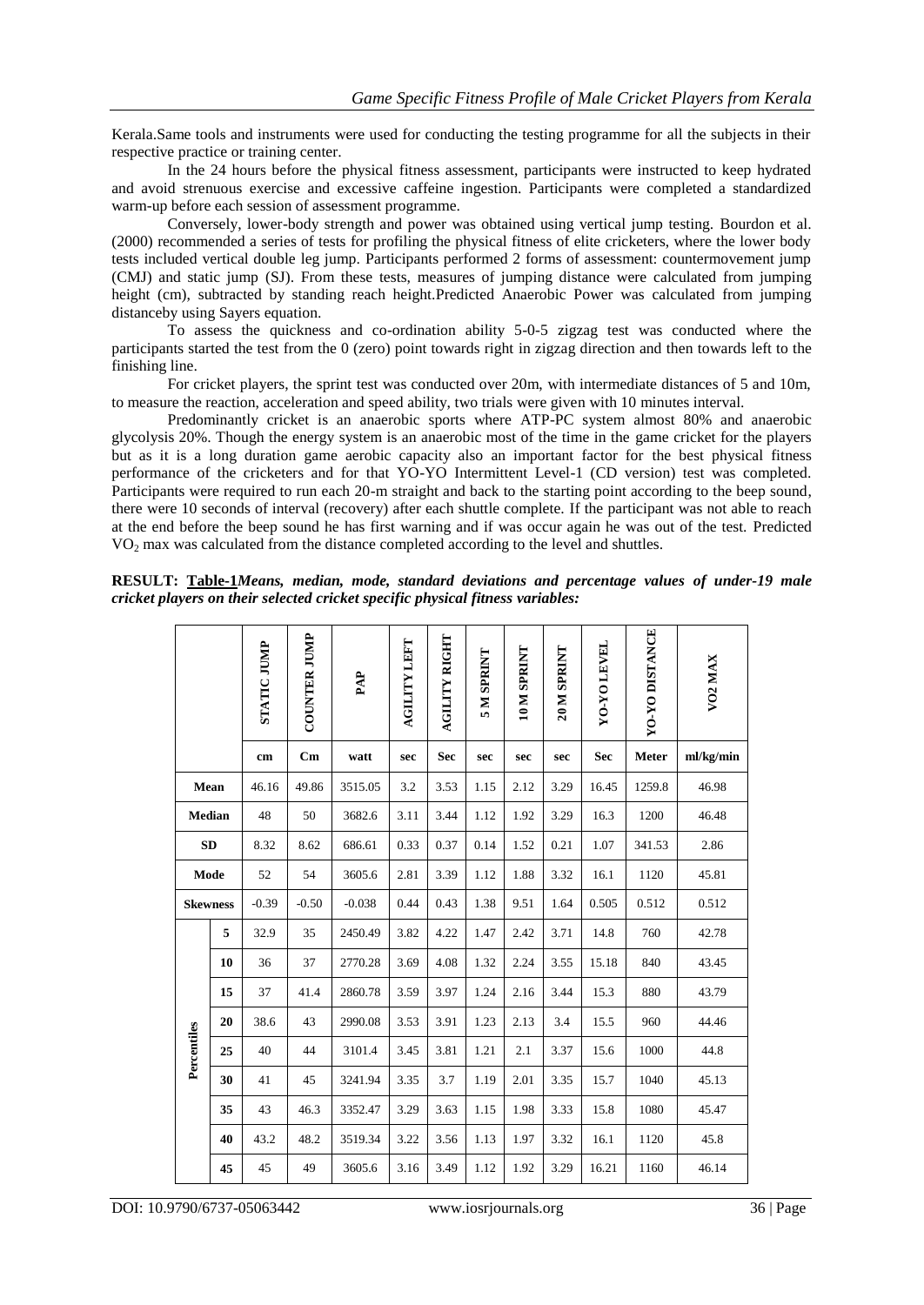| 50 | 48   | 50   | 3682.6  | 3.11 | 3.44 | 1.12 | 1.94 | 3.3  | 16.3  | 1200 | 46.48 |
|----|------|------|---------|------|------|------|------|------|-------|------|-------|
| 55 | 48.9 | 52   | 3769.58 | 3.11 | 3.43 | 1.11 | 1.91 | 3.23 | 16.49 | 1280 | 47.15 |
| 60 | 50   | 53   | 3898.4  | 3.06 | 3.38 | 1.09 | 1.88 | 3.2  | 16.6  | 1320 | 47.48 |
| 65 | 51   | 54   | 3966.89 | 3.05 | 3.37 | 1.09 | 1.89 | 3.22 | 16.8  | 1400 | 48.16 |
| 70 | 52   | 55   | 4010.2  | 3.02 | 3.34 | 1.07 | 1.86 | 3.19 | 17.1  | 1440 | 48.49 |
| 75 | 52.5 | 56   | 4152.8  | 2.95 | 3.26 | 1.05 | 1.84 | 3.15 | 17.25 | 1500 | 49    |
| 80 | 53   | 58   | 4272.94 | 2.9  | 3.19 | 1.03 | 1.81 | 3.11 | 17.4  | 1560 | 49.5  |
| 85 | 54   | 59   | 4395.87 | 2.84 | 3.12 | 1    | 1.78 | 3.09 | 17.5  | 1600 | 49.84 |
| 90 | 56   | 60.2 | 4537.3  | 2.81 | 3.1  | 0.98 | 1.76 | 3.04 | 17.78 | 1696 | 50.64 |
| 95 | 57.2 | 63   | 4883.93 | 2.72 | 3    | 0.94 | 1.7  | 3.02 | 18.42 | 1888 | 52.25 |

*Game Specific Fitness Profile of Male Cricket Players from Kerala*

In the case of Explosive Power the Static Jump mean was  $M= 46.16 \pm 8.327$  cm; median and mode were 48 cm and 52 cm respectively. The skewness was negative  $(-.39 \text{ cm})$  which indicated there were of more players in the categories of above average. In the case of percentiles  $10^{th}\% = 36$ cm,  $25^{th}\% = 40$  cm,  $50^{th}\% =$ 48cm,  $75^{th}\% = 52.5$  cm and  $95^{th}\% = 57.2$  cm respectively.



The Counter Jump mean was  $M = 49.866 \pm 8.627$ cm; median and mode were 50 cm and 54 cm respectively. The skewness was negative (-.502 cm) which indicated there were of more players in the categories of above average. In the case of percentiles  $10^{th}\% = 37$  cm,  $25^{th}\% = 44$  cm,  $50^{th}\% = 50$  cm,  $75^{th}\% = 56$ cm and  $95<sup>th</sup>% = 63$  cm respectively.



In the case of Predicted Anaerobic Power, the mean was  $M=3653.438 \pm 686.61$  watts, median and mode score were 3682.6 cm and 3605.6 cm respectively. The skewness was negative (-.038 watts) which indicated there were of more players in the categories of above average. In the case of percentiles  $10^{th}\% =$ 2770.28 watts,  $25^{th}\%$  =3101.4 watts,  $50^{th}\%$  =3682.6 watts,  $75^{th}\%$  = 4152.8 watts and 95<sup>th</sup>% =4883.93 watts respectively.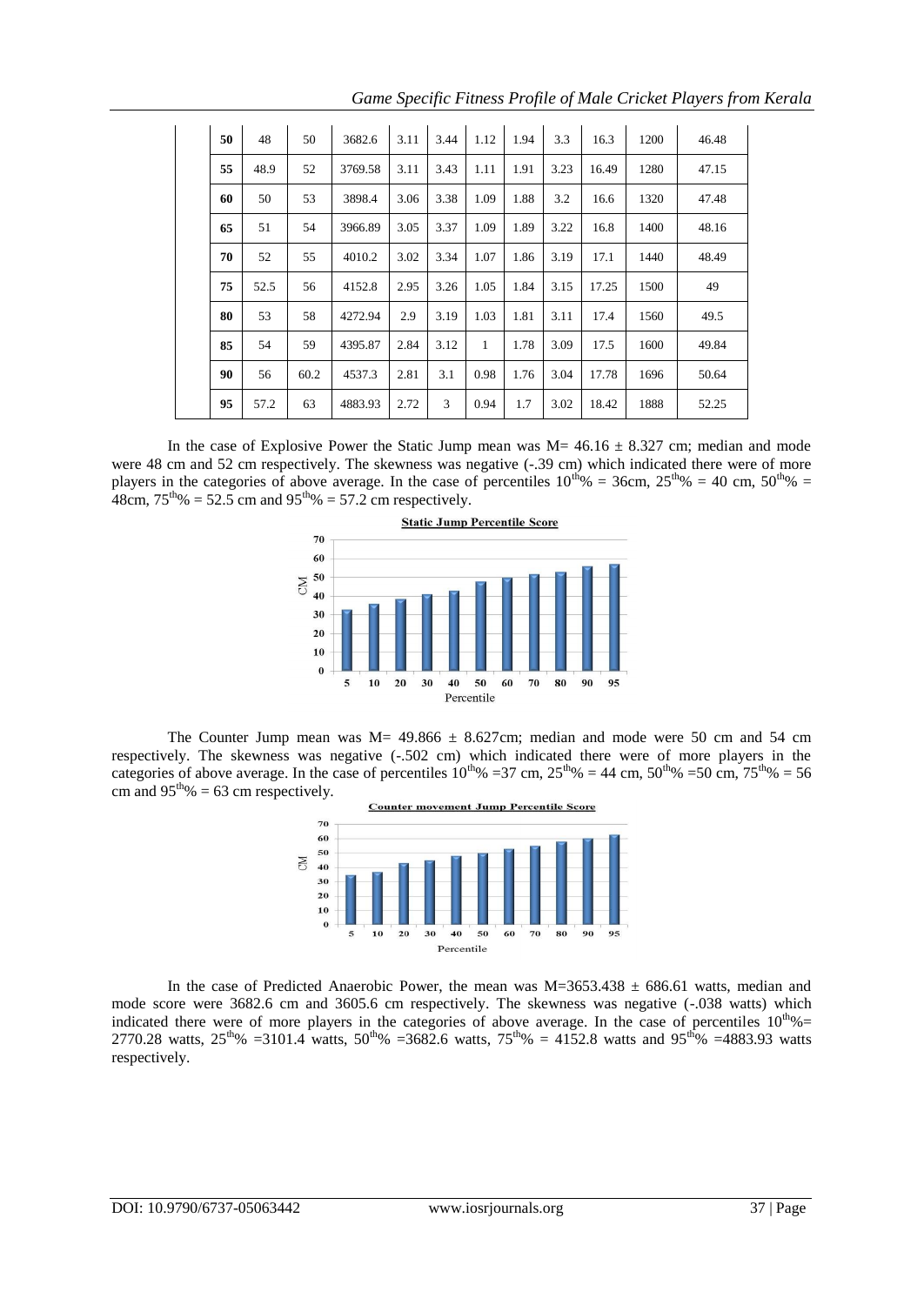

In the case of Agility Left, the mean was  $M=3.2 \pm .333$  sec, median and mode were 3.116 sec. and 2.8 sec. respectively. The skewness was negative (-.371 sec.) which indicated there were of more players in the categories of above average. In the case of percentiles  $10^{th}\% = 2.81$  sec,  $25^{th}\% = 2.958$  sec,  $50^{th}\% = 3.116$  sec  $75<sup>th</sup>% = 3.456$  sec and  $95<sup>th</sup>% = 3.82$  sec respectively.



In the case of Agility Right, the mean was  $M=3.534 \pm .371$  sec, median and mode were 3.444 sec. and 3.39 sec. respectively. The skewness was positive (.427 sec.) which indicated there were of more players in the categories of below average. In the case of percentiles  $10^{th}\% = 3.105$  sec,  $25^{th}\% = 3.26$  sec,  $50^{th}\% = 3.444$  sec,  $75<sup>th</sup>% = 3.819$  sec. and 4.222 sec respectively.



In the case of 5 Meters Sprint, the mean was  $M= 1.143 \pm .147$  sec, median and mode were 1.123 sec. and 1.12 sec. respectively. The skewness was positive (1.382 sec.) which indicated there were of more players in the categories of below average. In the case of percentiles  $10^{th}\% = .984$  sec,  $25^{th}\% = 1.058$  sec,  $50^{th}\% = 1.123$ sec,  $75^{\text{th}}\% = 1.212$  sec and  $95^{\text{th}}\% = 1.472$  sec respectively.

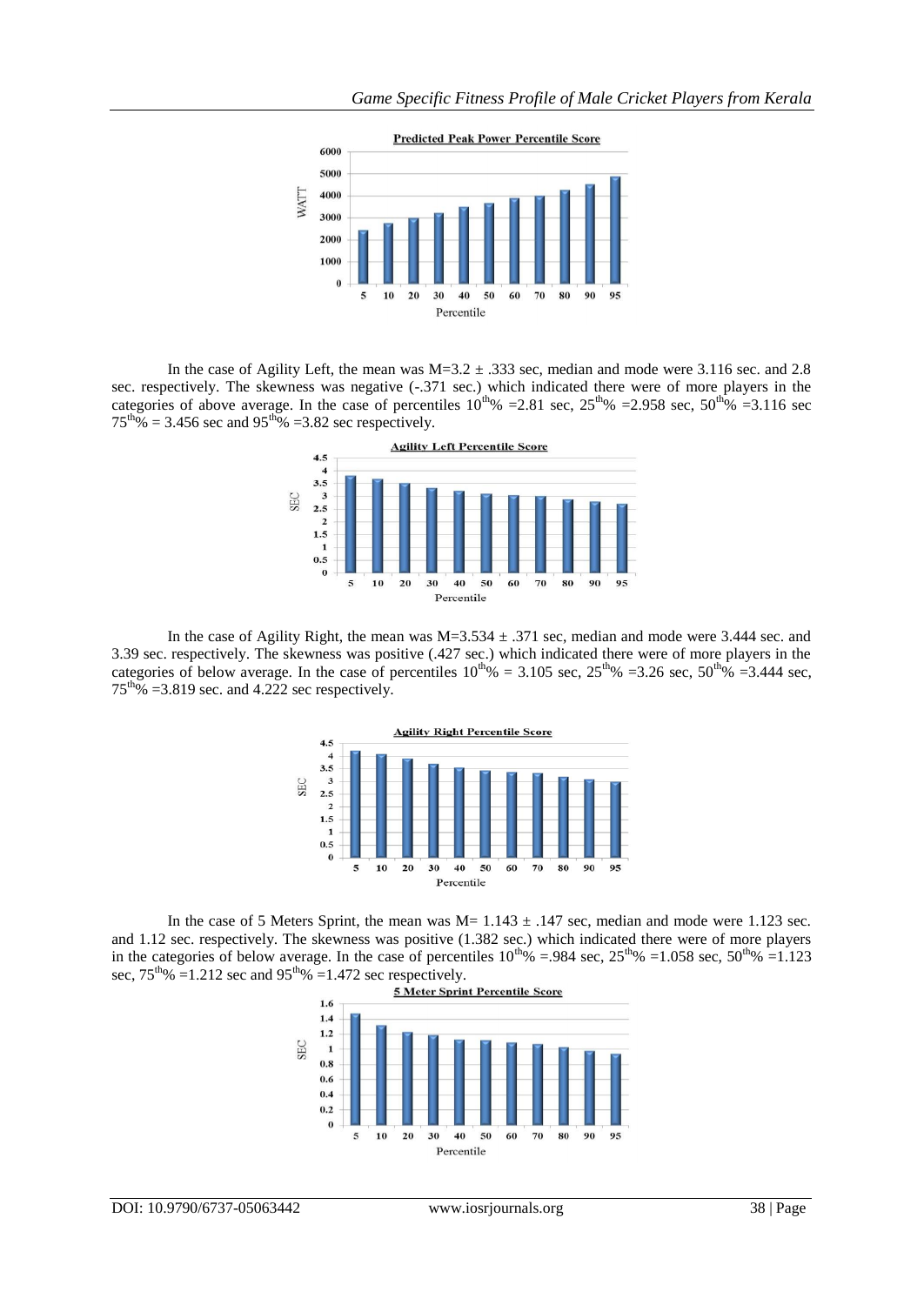In the case of 10 Meters Sprint, the mean was  $M=2.124 \pm 1.527$  sec, median and mode were 1.921 sec. and 1.88 sec. respectively. The skewness was positive (9.511 sec.) which indicated there were of more players in the categories of below average. In the case of percentiles  $10^{th}\% = 1.762$  sec.  $25^{th}\% = 1.843$  sec,  $50^{th}\% = 1.921$ sec,  $75^{\text{th}}\%$  =2.1 sec and  $95^{\text{th}}\%$  =2.415 sec. respectively.<br>10 Meter Sprint Percentile Score



In the case of 20 Meters Sprint, the mean was  $M=3.296 \pm .212$  sec, median and mode were 3.297 sec. and 3.32 sec. respectively. The skewness was positive (1.645 sec) which indicated there were of more players in the categories of below average. In the case of percentiles  $10^{th}\% = 3.043$  sec,  $25^{th}\% = 3.152$  sec,  $50^{th}\% = 3.297$  sec,  $75^{\text{th}}\%$  =3.373 sec, and 95<sup>th</sup>% =3.719 sec. respectively.



In the case of Yo-Yo IRT1 Levels, the mean was  $M=16.454 \pm 1.074$  reps, median and mode were 16.3 reps. and 16.10 reps. respectively. The skewness was positive (.505 reps) which indicated there were of more players in the categories of below average. In the case of percentiles  $10^{th}\% = 15.18$  reps.  $25^{th}\% = 15.6$  reps.  $50^{th}\%$ =16.3 reps.  $75^{th}\%$  = 17.25 reps. and 95<sup>th</sup>% =18.42 reps, respectively.



In the case of Yo-Yo IRT1 Distance the mean was  $M=1259.793 \pm 341.534$  m. median and mode were 1200 m. and 1120 meters respectively. The skewness was positive (.512 meters) which indicated there were of more players in the categories of below average. In the case of percentiles  $10^{th}\% = 840$  m.  $25^{th}\% = 1000$  m.  $50^{th}\%$ =1200 m. 75<sup>th</sup>% =1500 m. and 95<sup>th</sup>% = 1880 m. respectively.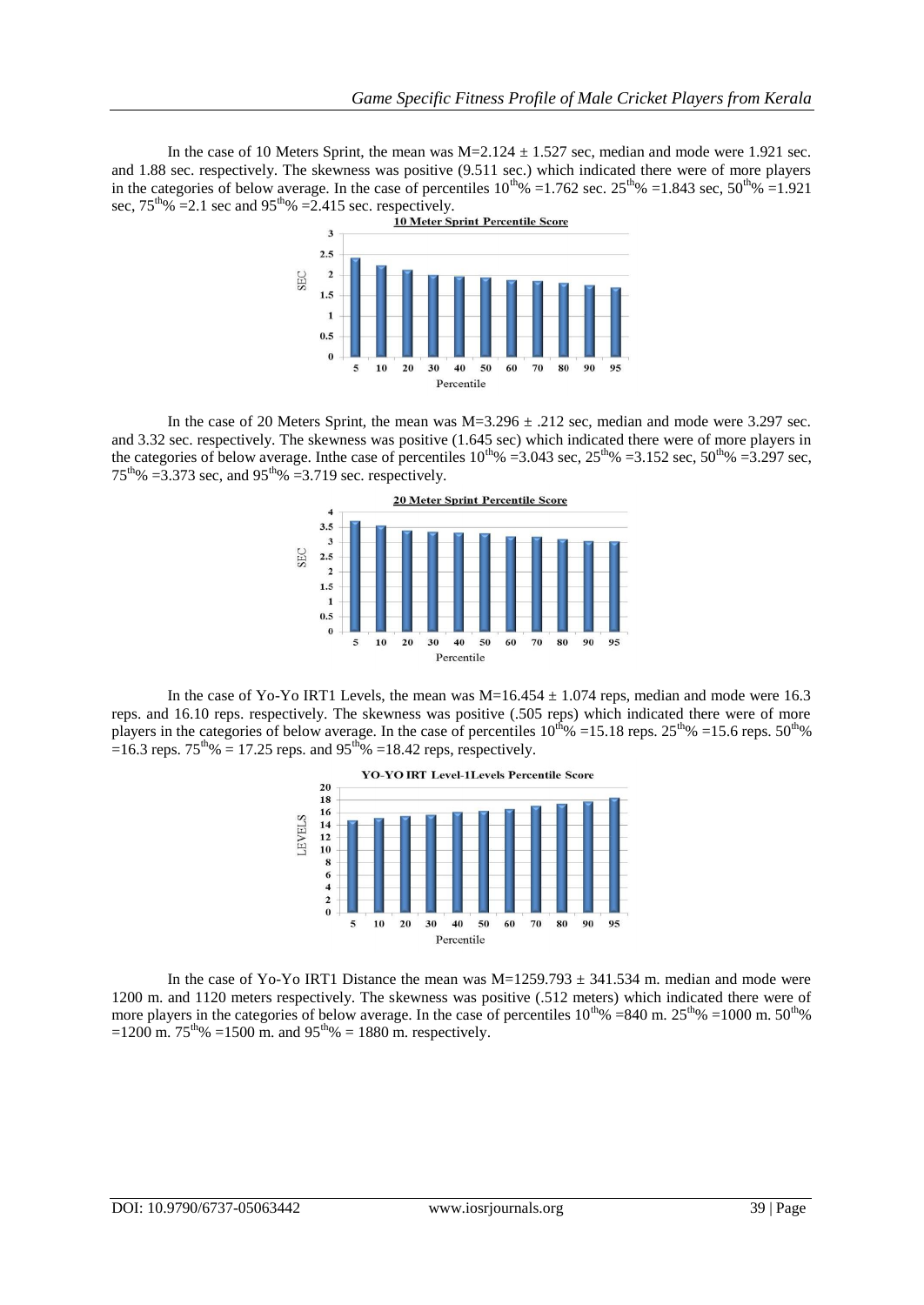



In the case of VO2 max, the mean was  $M=46.982 \pm 2.868$  ml.kg-1.min-1, median and mode were 46.48 ml.kg-1.min-1 and 45.41 ml.kg-1.min-1 respectively. The skewness was positive (.512 ml.kg-1.min-1) which indicated there were of more players in the categories of below average. In the case of percentiles  $10^{th}\%$  $=43.456$  max ml.kg-1.min-1,  $25<sup>th</sup>% = 44.8$  max ml.kg-1.min-1,  $50<sup>th</sup>% = 46.48$  max ml.kg-1.min-1,  $75<sup>th</sup>% = 49$ max ml.kg-1.min-1 and  $95^{th}\%$  =50.65 max ml.kg-1.min-1 respectively.



**Summery table of under-19 Kerala cricket players on Pearson Correlation Coefficient:**

|                                | <b>Static</b><br>Jump | <b>Counter</b><br>Jump | <b>Agility</b><br>Left | <b>Agility</b><br><b>Right</b> | 5m<br><b>Sprint</b> | 10 <sub>m</sub><br><b>Sprint</b> | 20 <sub>m</sub><br><b>Sprint</b> | Yo-Yo<br>Level | Yo-Yo<br><b>Distance</b> |
|--------------------------------|-----------------------|------------------------|------------------------|--------------------------------|---------------------|----------------------------------|----------------------------------|----------------|--------------------------|
| <b>STATIC</b>                  | 1.000                 | .937**                 | $-.397**$              | $-.414**$                      | $.402**$            | .118                             | $-.430**$                        | $.320**$       | $.324**$                 |
| <b>COUNTER</b><br><b>JUMP</b>  | .937**                | 1.000                  | $-.324**$              | $-.336**$                      | $.345**$            | .109                             | $-.341**$                        | $.325**$       | $.327**$                 |
| <b>AGILITY</b><br><b>LEFT</b>  | $-.397**$             | $-.324**$              | 1.000                  | $.996**$                       | $.244*$             | .050                             | .060                             | $-.469**$      | $-478**$                 |
| <b>AGILITY</b><br><b>RIGHT</b> | $-414**$              | $-336**$               | $.996**$               | 1.000                          | $.252*$             | .052                             | .065                             | $-.474**$      | $-482**$                 |
| 5M SPRINT                      | $-.402**$             | $-.345**$              | $.244*$                | $.252*$                        | 1.000               | .026                             | $.467**$                         | $-.132$        | $-146$                   |
| 10M<br><b>SPRINT</b>           | .118                  | .109                   | .050                   | .052                           | .026                | 1.000                            | $-.046$                          | $-.062$        | $-.072$                  |
| 20M<br><b>SPRINT</b>           | $-.430**$             | $-.341**$              | .060                   | .065                           | $.467**$            | $-.046$                          | 1.000                            | $-.006$        | $-.009$                  |
| YO-YO<br><b>LEVELS</b>         | $.320**$              | $.325**$               | $-469**$               | $-.474**$                      | $-.132$             | $-.062$                          | $-.006$                          | 1.000          | .997**                   |
| YO-YO<br><b>DISTANCE</b>       | $.324**$              | $.327**$               | $-478**$               | $-482**$                       | $-.146$             | $-.072$                          | $-.009$                          | $.997**$       | 1.000                    |

\*\* Correlation is significant at the 0.01 level.

\* Correlation is significant at the 0.05 level.

To determine whether any relationship existed among variables correlation matrix was used.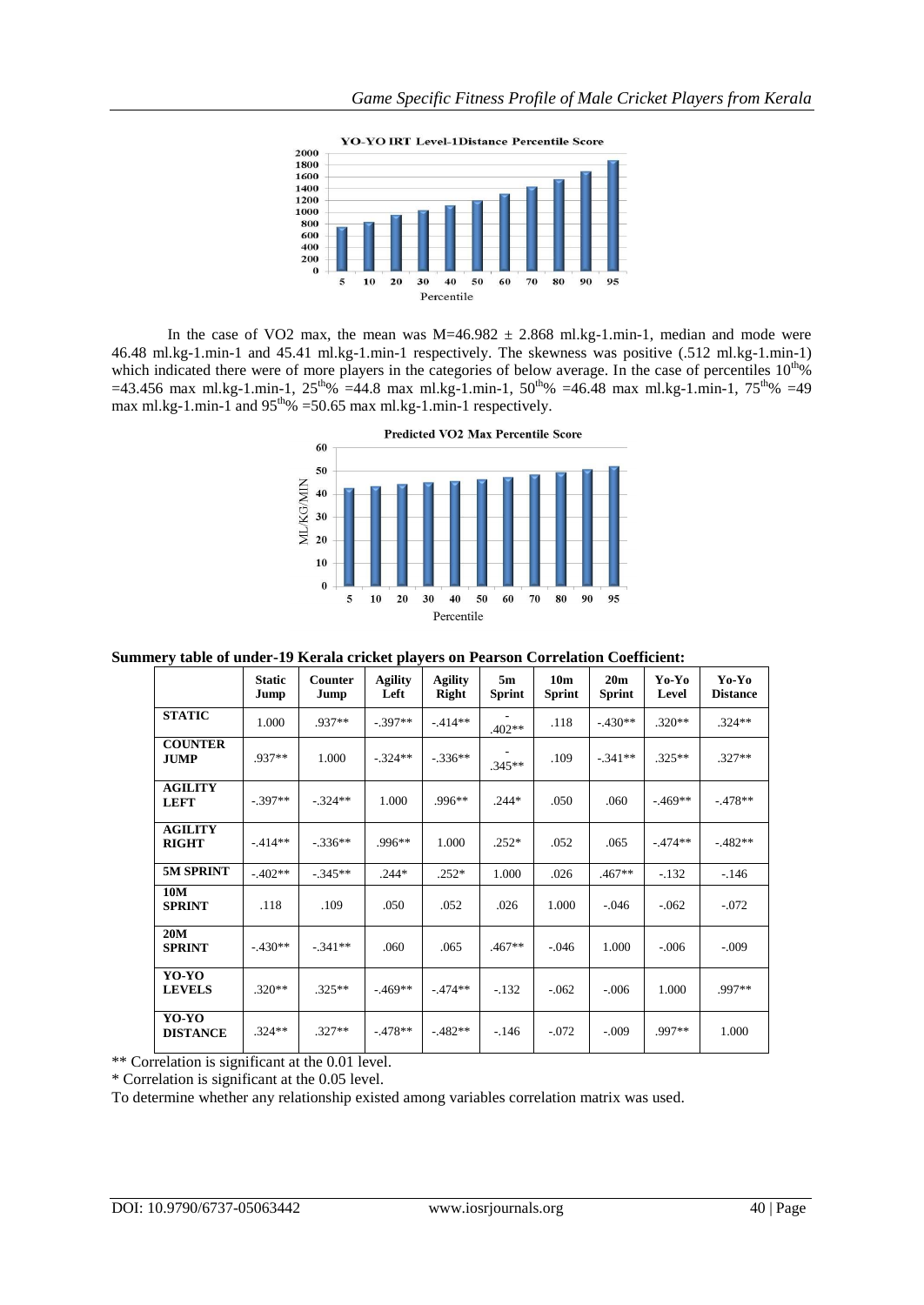#### **III. Discussion**

The result revealed the characteristics of under-19 Kerala male cricket players. As there are no norms or reference for comparison the Australian norms of under-19 male cricket players was used for the purpose of discussion.

In the case of Physical fitness variables, under-19 Kerala male cricket players had a score of 48 cm in static jump which was at the 50th percentile and the mean score was 46.16 cm, when compared with the norms of Australian under-19 male cricket players they had a mean score of 51 cm which was found to be higher than the Kerala players.

In the case of Counter Movement Jump (CMJ) Kerala players had a score of 50 cm, at the 50th percentiles and the mean score was 49.866 cm, while the Australian cricket players had a mean score of 56 cm which was higher than the Kerala players.

The Predicted Anaerobic power of Kerala players was 3682.6 watts at the 50th percentiles and the mean score 3653.438 watts, when compared with Australian norms the mean score was 5149.400 watts, which revealed that Kerala cricket players had lower Predicted Anaerobic Power score. The result of the Predicted Anaerobic Power was depended on the performance of Counter Jump scores. It has been established that vertical jump performance is a reliable measure of explosive muscular characteristics of the lower limbs (Markovic 2004).

In the case of Agility there were two tests that is Agility on the left side and Agility right side. The Kerala cricket players had a score of 3.116 seconds at the 50th percentile in the Agility left side and with a mean score of 3.2 seconds, while the Australian cricket players had a mean score of 2.27 seconds which better than the Kerala players. In the case Agility on Right side for Kerala cricket players the mean score was 3.354 and the score at the 50th percentile was 3.492 seconds, when compared with the norms of Australian cricket players they had a mean score of 2.28 seconds which was better than the Kerala players. Match agility permits a player to react to a stimulus, start quickly and efficiently, move in the correct direction or stop quickly to make a play in a fast, smooth efficient, efficient and repeatable manner (Verstegen and Marcello 2001).

The sprint test performance was measured in three split timing 5 Meters, 10 Meters and 20 Meters. In the case of 5 Meters Sprint Kerala cricket players had a score of 1.098 seconds at the 50th percentile and the mean score was 1.143 seconds, when it compared with the norms of Australian cricket players they had a mean score of 1.05 seconds which was better than the Kerala players. In the case 10 Meters Sprint of Kerala cricket players had a score of 1.921 seconds at the 50th percentile and the mean score was 2.124 seconds, while the Australian cricket players had mean score of 1.78 seconds which was better than the Kerala players. In the case of the 20 Meters Sprint of Kerala cricket players had a score of 3.297 seconds at the 50th percentiles and the mean score was 3.296 seconds, while the Australian cricket players mean score had 3.04 seconds which was better than the Kerala players. Athletes with a higher CMJ performance demonstrate quicker 20m sprint time Carr (Christina, et al. 2015). The acceleration phase of a sprint may involve the slow stretch shortening cycle (SSC) to a greater extent than the fast SSC (Christina, et al. 2015). Strength and conditioning coaches should, therefore, focus on enhancing these attributes through the development of maximal strength and enhancement of SSC ability through the use of appropriate plyometric tasks. Additionally, when identifying performance changes in CMJ height and 5, 10 and 20 m sprint times, changes of >5.26%, 5.80%, 2.98%, and 2.72%, respectively, signify a meaningful change (Christina, et al. 2015).

In the case of Yo-Yo IRT1 test the performance was measured as Levels from where the Distance performance and VO2 max performance were measured. In the case of Yo-Yo IRT1 Levels of Kerala cricket players had a score of 16.1 reps at the 50th percentiles and the mean score was 16.454 reps, when compared with the norms of Australian cricket players they had a mean score of 17.7 reps which better than the Kerala players. In the case of Yo-Yo IRT1 Distance Kerala cricket players had a score of 1200 meters at the 50th percentiles and the mean score was 1259.7 meters, while compared to the norms of Australian cricket players they had a mean score of 1773 meters which was better than the Kerala players. In the case of Physiological characteristics VO2 Max of Kerala cricket players had a score of 46.48 ml.kg-1.min-1 at the 50th percentiles and the mean score was 46.982 ml.kg-1.min-1, while compared to Australian cricket players they had a mean score of 51.293 ml.kg-1.min-1 which was better than the Kerala players. Modern professional cricket entails sustained periods of international air travel and exposure to unfamiliar environments, hotel rooms, training grounds, and cricket grounds; many of these factors have been shown to be psychologically and physiologically taxing for athletes (Reilly et al. 2005).

### **IV. Conclusions**

From the assessment of all tests score and analysis of statistical data and interpreting the result by general comparison with Australian under-19 cricket player's norms the conclusion of under-19 Kerala cricketers highlights the lower score in most of the variables and some of the variables were higher than the comparative score.It may be conclude that the physical fitness performance of the under-19 Kerala cricket players was lower than comparative scores but this physical fitness performance can be improve to the higher